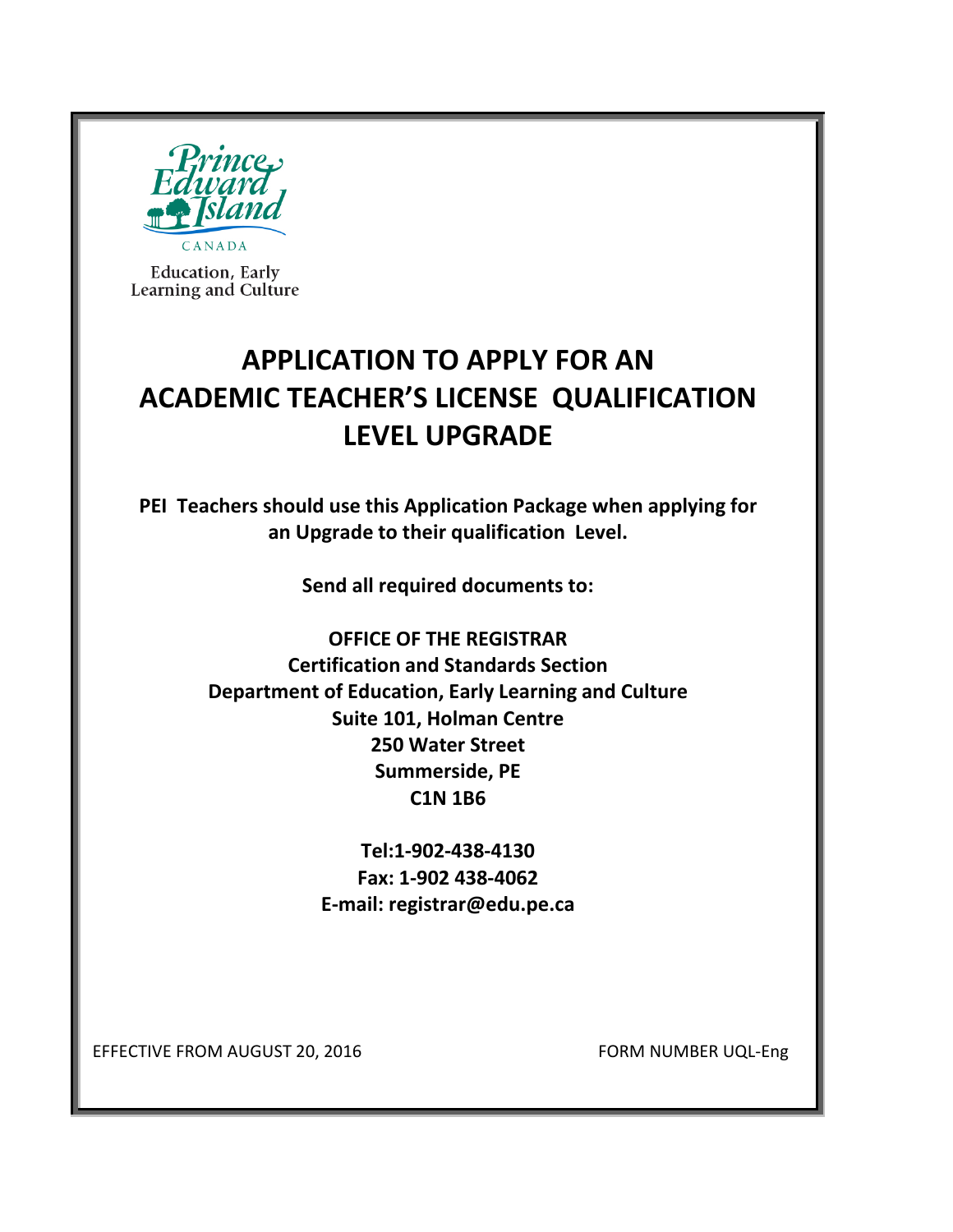## **GUIDELINES FOR APPLYING FOR AN UPGRADE OF QUALIFICATION LEVEL OF A PEI TEACHER'S LICENSE**

*Please read these instructions carefully before completing and submitting this application.* 

#### **WHO IS RESPONSIBLE FOR INITIATING AN UPGRADE IN CERTIFICATION?**

It is the teacher's responsibility to apply for a qualification level upgrade for their teacher's license and for providing the necessary information and documents required by the Office of the Registrar as required under the *Education Ac*t, the Teacher Certification and Standards regulations and as outlined in the Teacher's Memorandum of Agreement.

#### **WHEN DOES AN UPGRADE BECOME EFFECTIVE FOR SALARY PURPOSES?**

A teacher whose credentials have been evaluated by the Registrar and who qualifies for a higher level of

qualification shall be entitled to the resulting pay increase effective from the date *when all required* 

#### *documentation has been received by the Registrar.*  **See Checklist below.**

HOW WILL I KNOW THAT MY UPGRADE HAS BEEN APPROVED?

Your new certificate will be mailed to you along with a School Board Report. A copy of the School Board Report indicating your new certificate level will be mailed to the School Board you request on the application form. Payroll uses the School Board Report to initiate your upgrade in salary.

#### **HOW DO I INQUIRE ABOUT THE [STATUS](mailto:registrar@edu.pe.ca) OF MY APPLICATION?**

Please e-mail the Registrar at: registrar@edu.pe.ca and include in the subject line of the e-mail "Status Report Requested".

#### **WHAT COURSES/ PROGRAMS ARE RECOGNIZED FOR AN UPGRADE?**

All courses for upgrade purposes: 1)must be credited courses delivered by a recognized university 2)must be at the graduate or fourth year university level and 3) must be in the area of K to 12 education OR in subject matter areas taught as part of the authorized K to 12 curriculum. This is with the exception of PEITF courses which may be applied to an upgrade to a C5 or a C5-A. No more than 5 PEITF courses may be counted towards any upgrade. **OBTAINING PRE-APPROVAL FOR COURSEWORK INTENDED FOR AN UPGRADE** 

Teachers are [encouraged to obtain pre-approval for coursework th](http://www.gov.pe.ca/forms/pdf/2291.pdf)ey wish to apply to an upgrade using the Pre-Approval Form.

QUALIFICATION UPGRADE PRE-APPROVAL FORM

#### **PEI ACADEMIC TEACHER'S CERTIFICATE LEVELS**

**An Upgrade from an Academic Certificate 4 to an Academic Certificate 5** may be issued to an applicant who has demonstrated that they have completed the required and approved 10 courses (10  $\times$  3 = 30 credit units) beyond the accumulated credit units required to obtain the Certificate 4.

**An Upgrade from an Academic C5 to an Academic C5A**  may be issued to an applicant who has demonstrated that they have completed the minimum required and approved 10 courses (10  $X$  3 = 30 credit units) beyond the accumulated credit units required to obtain the Certificate 5.

**IMPORTANT NOTE:** The C5-A is not a step between the C5 and the C 6 but rather an alternative to the C6. You are not required to complete a master's degree to be eligible for the C5-A.

**An Upgrade from an Academic C5 to an Academic C6**  may be issued to an applicant who has completed a minimum of approved 10 courses (10  $\times$  3 = 30 credit units) beyond the accumulated credit units required to obtain the Certificate 5 and has completed an approved master's degree program.

**PLEASE NOTE:** A master's degree completed as the initial pre-service initial teacher education program for licensure will NOT be counted as the master's degree required to reach a level C6. Such individuals must complete an additional masters degree in a professional area related to education and/ or in subject areas related to the authorized PEI curriculum that has been approved by the Registrar and has attained a minimum of *one hundred and eighty* (180) credit units of accumulated university studies to qualify for the Academic Certificate Level 6.

**An Upgrade from an Academic C6 to an Academic C7** may be issued to an applicant who has completed a minimum of approved 10 courses (10  $\times$  3 = 30 credit units) beyond the accumulated credit units required to obtain the Certificate 6 and has completed an approved master's degree or doctoral degree program.

#### **A TRADES QUALIFICATION**

An applicant may apply for an upgrade from a C4 to C5 or from a C5 to C5-A based upon proof of completion of a trades qualification in one of automotive, carpentry, welding or cooking.

#### **ATTENTION HOLDERS OF A EARLY YEARS C4 LICENSE**

Holders of an Early Years C4 must provide proof of completion of an undergraduate degree to move to an Academic C5.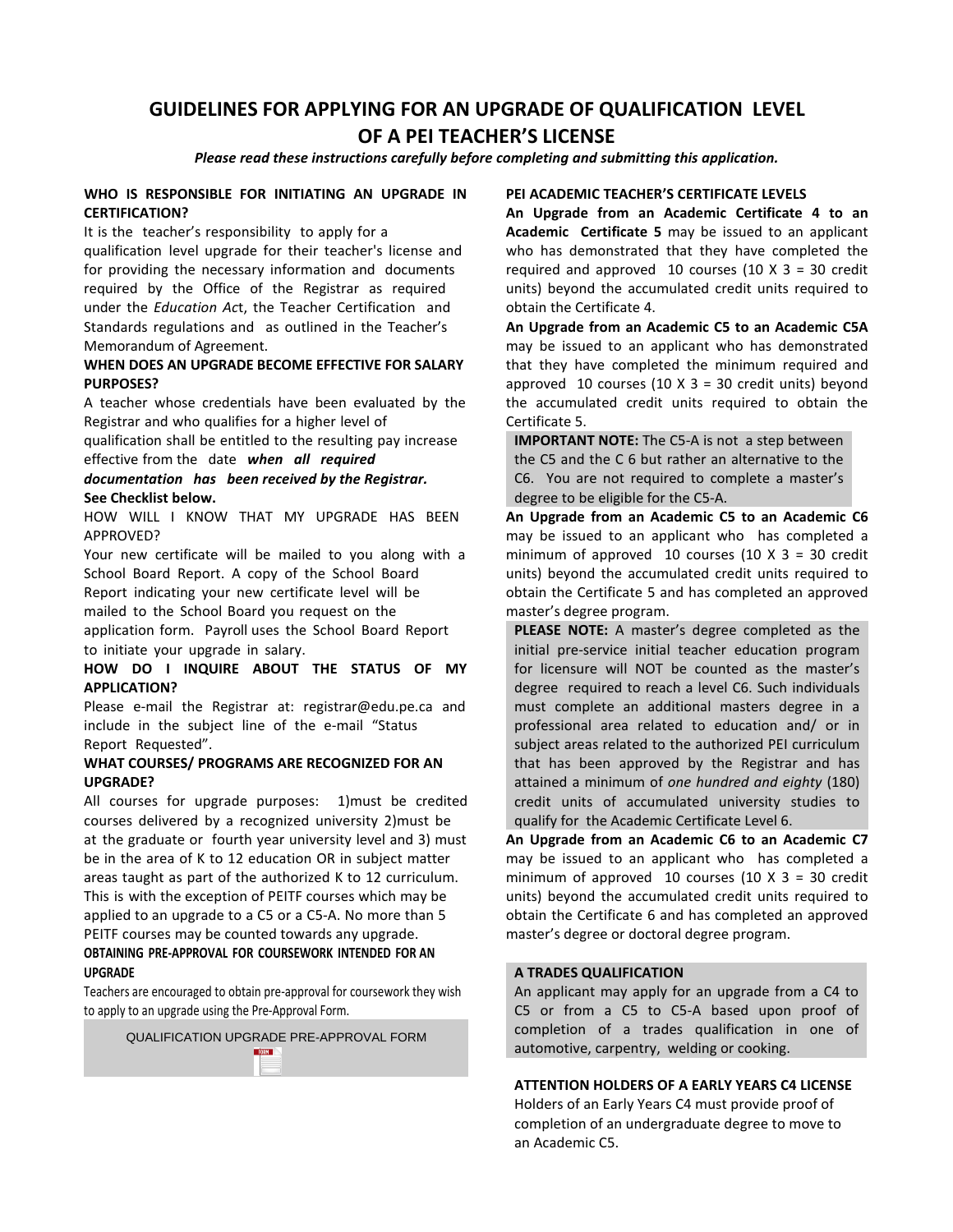### **APPLICATION FOR AN UPGRADE IN QUALIFICATION LEVEL**

| <b>CHECKLIST OF ITEMS REQUIRED</b>                                                                                                                                                                                                                                                                                                                                                                                   |                                                   |                  |           |                  |  |  |  |  |
|----------------------------------------------------------------------------------------------------------------------------------------------------------------------------------------------------------------------------------------------------------------------------------------------------------------------------------------------------------------------------------------------------------------------|---------------------------------------------------|------------------|-----------|------------------|--|--|--|--|
| Please indicate here the documents you are enclosing with the completed<br>application form and the documents that you have requested to be sent                                                                                                                                                                                                                                                                     |                                                   |                  |           |                  |  |  |  |  |
| from the educational institution to the Office of the Registrar at the address<br>shown on the front cover of this application package.                                                                                                                                                                                                                                                                              | <b>ENCLOSED</b>                                   | <b>REQUESTED</b> | <b>NA</b> |                  |  |  |  |  |
| 1.\$50.00 evaluation fee paid by cheque/ money order to the Minister of Finance, or<br>paid in cash at the Reception Desk of the Department of Education.                                                                                                                                                                                                                                                            |                                                   |                  |           |                  |  |  |  |  |
| REQUEST TO PAY BY CREDIT CARD OVER THE PHONE                                                                                                                                                                                                                                                                                                                                                                         |                                                   |                  |           |                  |  |  |  |  |
| 2. Official transcript of marks mailed directly from the university or the educational                                                                                                                                                                                                                                                                                                                               |                                                   |                  |           |                  |  |  |  |  |
| institution to the Registrar. Do not e-mail, fax or hand-deliver transcripts.<br>3. For a C6 or C7 only, proof of degree attainment is required such as a copy of your                                                                                                                                                                                                                                               |                                                   |                  |           |                  |  |  |  |  |
| degree or as stated on your transcript. (ie. Degree awarded) In advance of<br>graduation, you may provide a letter from a university faculty member confirming<br>that you have completed the requirements of a master's or doctoral program and are<br>eligible to graduate. Persons applying for an upgrade from an Early Years C4 to a C5<br>must provide proof of completion of an undergraduate degree program. |                                                   |                  |           |                  |  |  |  |  |
| <b>IDENTIFICATION AND CONTACT INFORMATION</b>                                                                                                                                                                                                                                                                                                                                                                        |                                                   |                  |           |                  |  |  |  |  |
| <b>FIRST NAME</b>                                                                                                                                                                                                                                                                                                                                                                                                    | <b>MIDDLE NAME</b>                                |                  |           | <b>LAST NAME</b> |  |  |  |  |
|                                                                                                                                                                                                                                                                                                                                                                                                                      |                                                   |                  |           |                  |  |  |  |  |
| <b>E-MAIL:</b><br><b>TELEPHONE:</b>                                                                                                                                                                                                                                                                                                                                                                                  |                                                   |                  |           |                  |  |  |  |  |
|                                                                                                                                                                                                                                                                                                                                                                                                                      |                                                   |                  |           |                  |  |  |  |  |
| <b>UPGRADE REQUESTED</b>                                                                                                                                                                                                                                                                                                                                                                                             |                                                   |                  |           |                  |  |  |  |  |
| Indicate the qualification you are applying for.                                                                                                                                                                                                                                                                                                                                                                     |                                                   |                  |           |                  |  |  |  |  |
|                                                                                                                                                                                                                                                                                                                                                                                                                      | C <sub>5</sub><br>$C5-A$                          |                  |           | C6               |  |  |  |  |
| <b>EMPLOYER INFORMATION</b>                                                                                                                                                                                                                                                                                                                                                                                          |                                                   |                  |           |                  |  |  |  |  |
| Indicate where you would like information on your updated qualification level sent.                                                                                                                                                                                                                                                                                                                                  |                                                   |                  |           |                  |  |  |  |  |
| <b>Public Schools Branch</b>                                                                                                                                                                                                                                                                                                                                                                                         | Commission scolaire de langue française<br>Other: |                  |           |                  |  |  |  |  |
| Department of Education                                                                                                                                                                                                                                                                                                                                                                                              |                                                   |                  |           |                  |  |  |  |  |
| <b>REQUEST TO RELEASE INFORMATION</b>                                                                                                                                                                                                                                                                                                                                                                                |                                                   |                  |           |                  |  |  |  |  |
| I hereby authorize the Registrar for Teacher Certification to send my updated licensing information                                                                                                                                                                                                                                                                                                                  |                                                   |                  |           |                  |  |  |  |  |
| to the organization(s) indicated above.                                                                                                                                                                                                                                                                                                                                                                              |                                                   |                  |           |                  |  |  |  |  |
| Date:                                                                                                                                                                                                                                                                                                                                                                                                                | Signature:                                        |                  |           |                  |  |  |  |  |
|                                                                                                                                                                                                                                                                                                                                                                                                                      |                                                   |                  |           |                  |  |  |  |  |